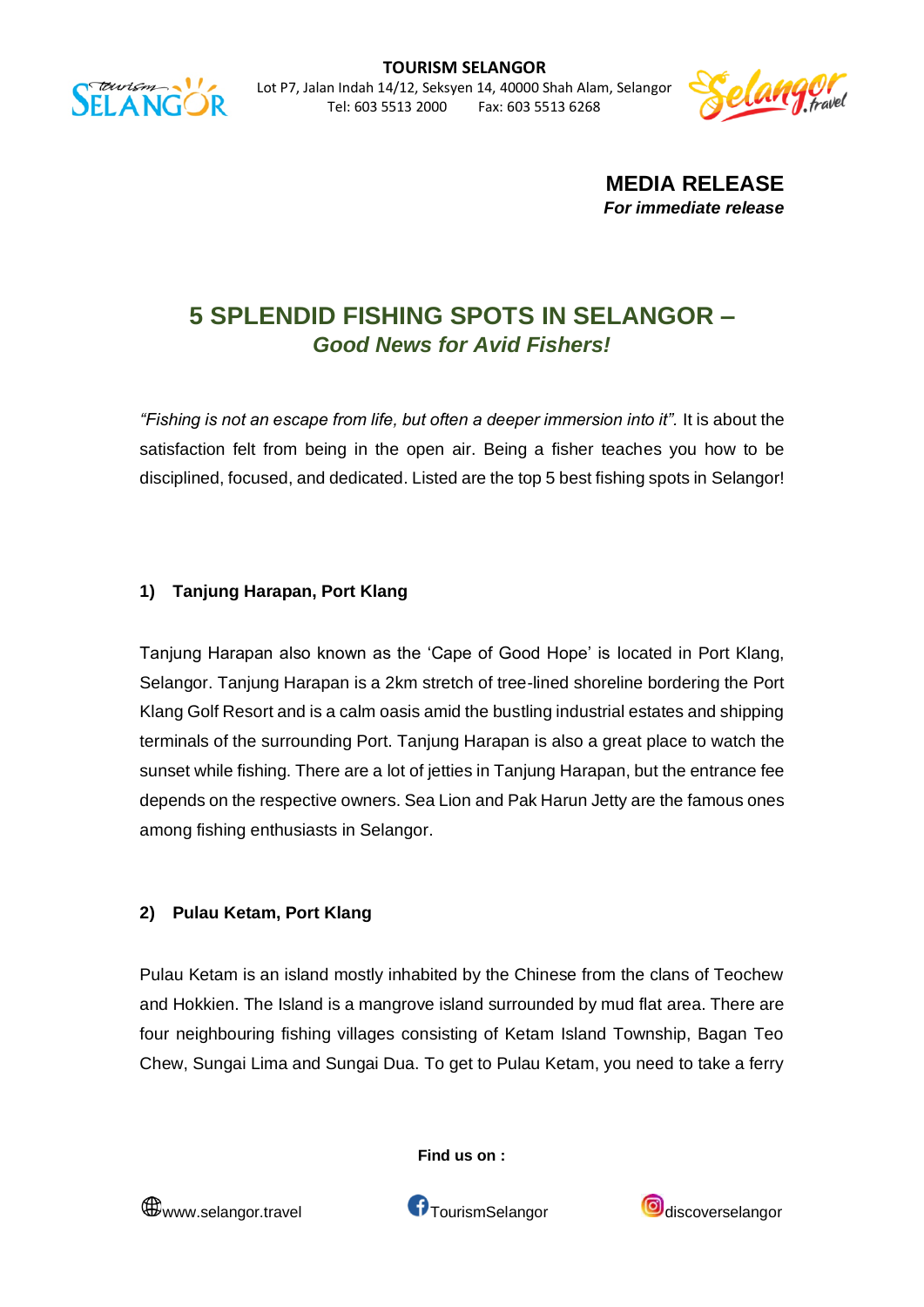

ride from the Port Klang jetty. For one-way ticket, it costs RM10 for adults and RM6 for children and for two-way ticket, it costs RM18 for adults and RM10 for children. One of the ferry providers is Alibaba Pulau Ketam Cruises which starts its operation from 7:30am until 7:30pm during weekend and 7:30am until 6:30pm on weekdays. Other than fishing, you can also wander around Pulau Ketam by renting a bike for RM5 per day and also enjoy fresh seafood sold near the Pulau Ketam jetty.

# **3) One Fanthom Bank, Kuala Selangor**

tourism **ELANG** 

> One Fanthom Bank located at Kuala Selangor is also known as *Pematang Sedepa.*  There are two One Fanthom Bank lighthouses- the old and the new one, both of them are facing towards each other. A lot of people come here in a group for fishing and enjoying the stunning views from the One Fanthom Bank. To reach here, you need to take a boat ride from Tanjung Harapan or Port Klang jetty and the cost is depending on the rental provider.

### **4) Pantai Jeram, Kuala Selangor**

Pantai Jeram is a waterfront beach that is popular among visitors that come here in huge number during weekends and public holidays. The beach itself lies along 2km stretch composing sand, rocks and shells shaded by abundant Casuarina trees. Pantai Jeram has become one of the favourite tourist areas in Selangor. Many fishing enthusiasts will try their fortune by casting their baits toward the sea hoping to get some fish. This beach provides an ideal place to have a peaceful, windy and carefree stroll at the beach.

### **5) Pulau Angsa, Kuala Selangor**

**Find us on :** Pulau Angsa is located off the coast of Kuala Selangor, and is a lush green island that owes much of its history to the Bugis who were among its earliest settlers. It is set around 2 hours from Shah Alam to the nearest jetty, *Pangkalan jeram (Medan ikan* 





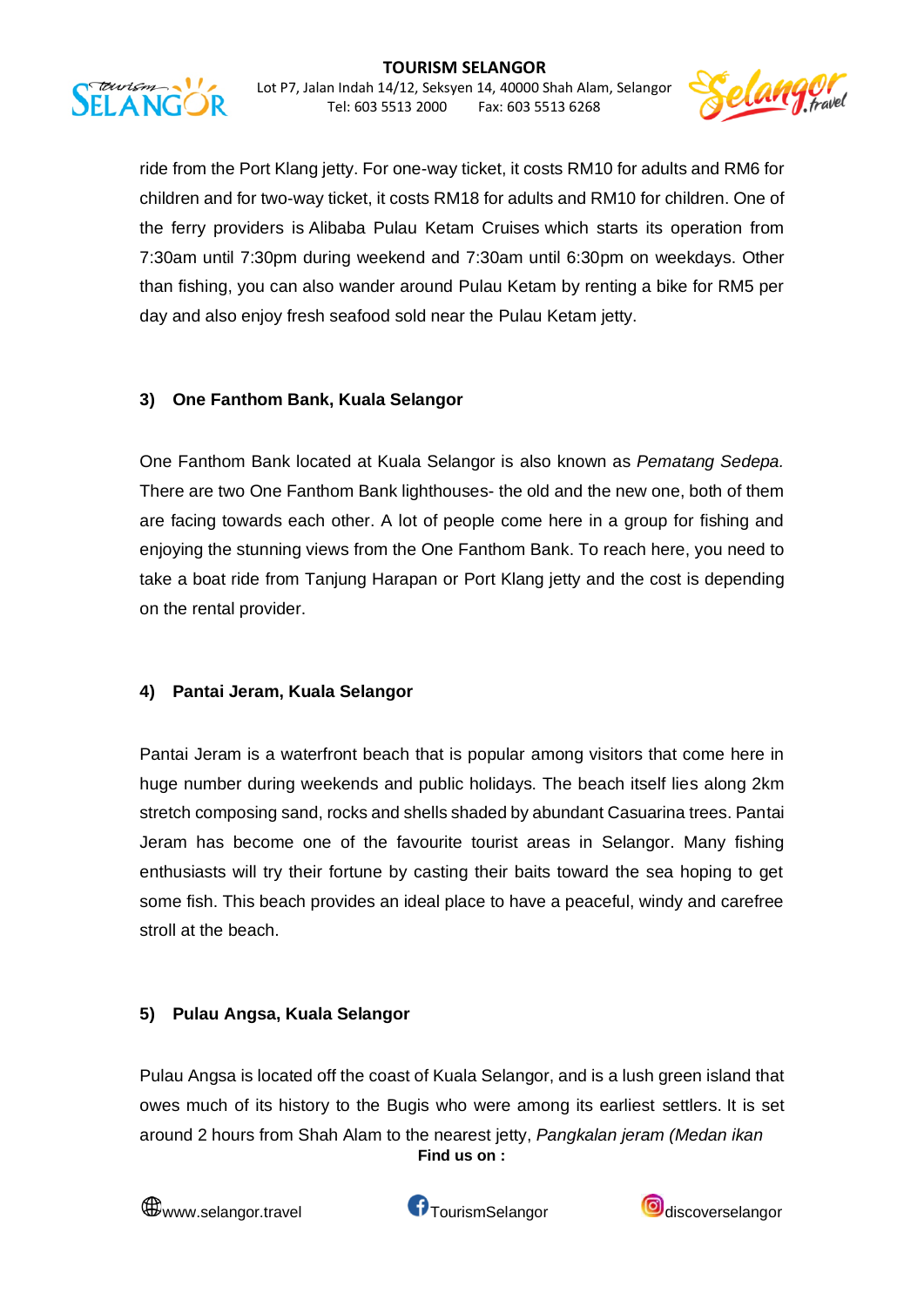



*bakar)*. You need to take a boat to reach Pulau Angsa. There are fisherman to bring you along the island- they would be more than willing to ferry you for a small fee. You might get fishes like the Fourfinger Threadfin, Spanish Mackerel, Golden Snapper and more.

The State of Selangor is home to various fishing spots. Fishers will attain great experience from this activity. We should always preserve the environment to put pollution to the very least.

*For more information, please log on to the official website of Tourism Selangor at Selangor.Travel.*

#### **-END-**

#### **About Tourism Selangor**

*Tourism Selangor is a state government tourism arm established to increase the number of local and international tourists to Selangor by enhancing and developing the known as well as the undiscovered beauty of the State. Many initiatives are taken to achieve this such as organizing local and international campaigns, events, overseas tourism trade missions, local roadshows and many more.*

*\_\_\_\_\_\_\_\_\_\_\_\_\_\_\_\_\_\_\_\_\_\_\_\_\_\_\_\_\_\_\_\_\_\_\_\_\_\_\_\_\_\_\_\_\_\_\_\_\_\_\_\_\_\_\_\_\_\_\_\_\_\_\_\_\_\_\_\_\_\_\_\_\_\_\_\_\_\_\_\_\_\_*

#### *For further information, please contact:*

Contact no: +6016- 2076957 Contact no: +6016- 2076951

**Siti Norfadila binti Ab Wahab Ahmad Nazri Tashriq bin Rahmat** Corporate Communications Executive Manager Corporate Communications Email: *[fadila@tourismselangor.my](mailto:fadila@tourismselangor.my)* Email: *nazri@tourismselangor.my*

*Official website: www.selangor.travel*





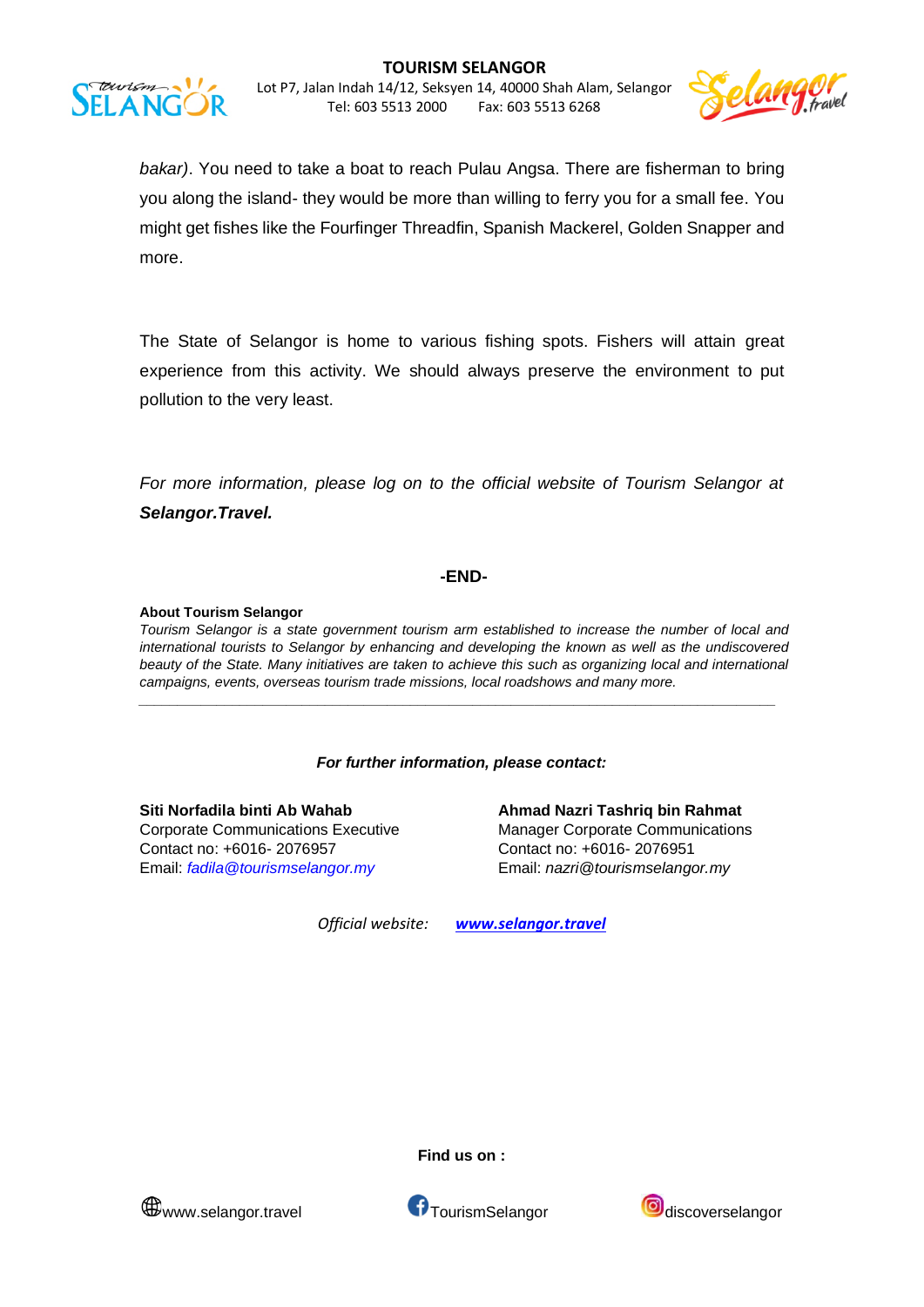

**TOURISM SELANGOR** Lot P7, Jalan Indah 14/12, Seksyen 14, 40000 Shah Alam, Selangor Fax: 603 5513 6268



**Attachments**

Tanjung Harapan, **Pulau Ketam,** 



Port Klang **Port Klang** 



Photo by steemit.com Photo by travadlive.com

**One Fanthom Bank,**

**Kuala Selangor**



Photo by sweetypink-leen.blogspot.com